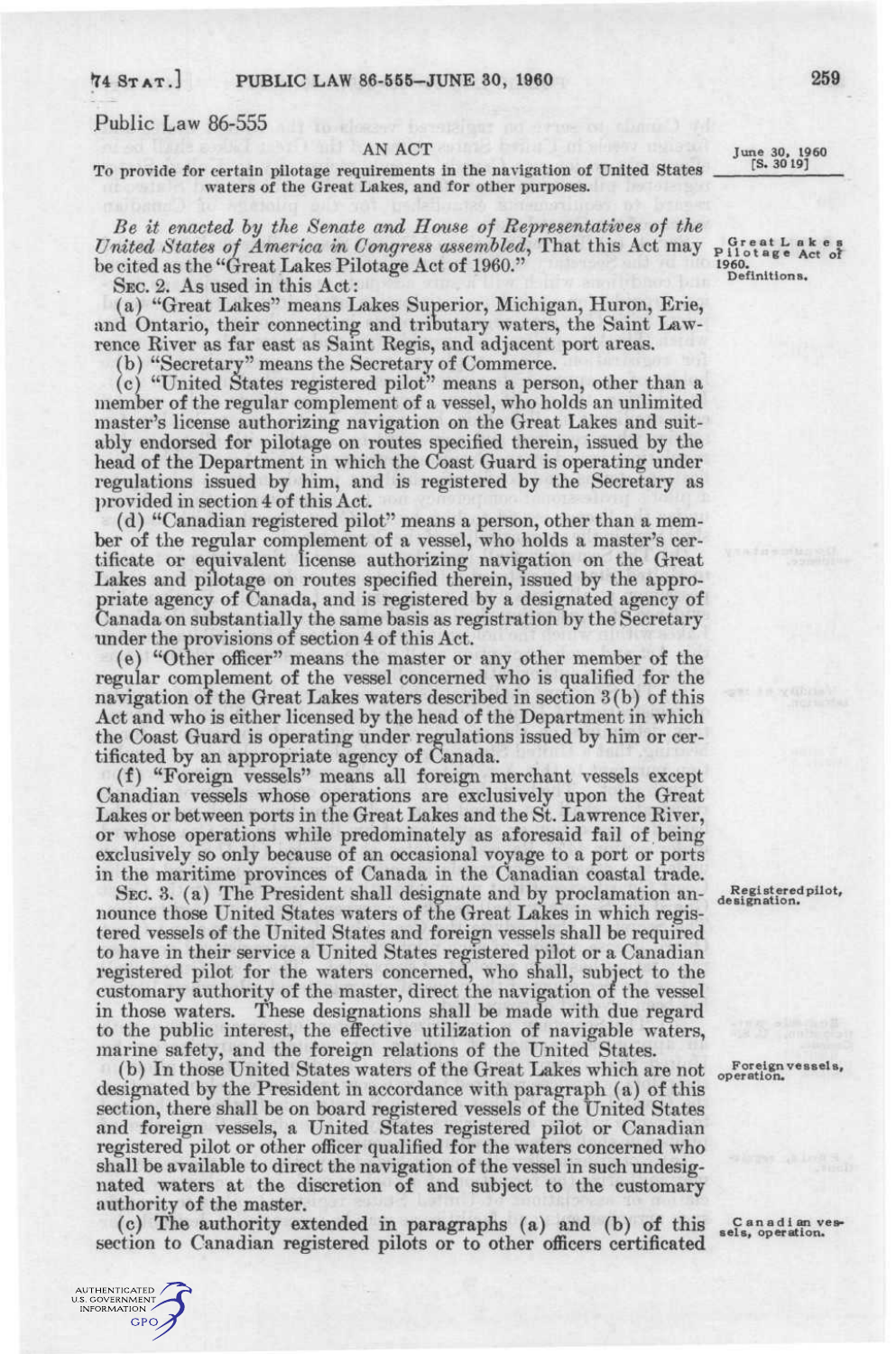by Canada to serve on registered vessels of the United States and foreign vesels in United States waters of the Great Lakes shall be in effect only so long as Canada extends reciprocity to United States registered pilots or to other officers licensed by the United States, in regard to requirements established for the pilotage of Canadian waters of the Great Lakes.

SEC. 4. (a) The registration of United States pilots shall be carried out by the Secretary under such regulations as to qualifications, terms, and conditions which will assure adequate and efficient pilotage service, provide for equitable participation of United States registered pilots with Canadian registered pilots in the pilotage of vessels to which this Act applies, and provide fair and reasonable opportunity for registration. Each applicant must, as a prerequisite, be the holder of an appropriate master's license as described in section  $2(c)$ . In addition, the qualifications, terms, and conditions to be met by each applicant shall include, but not be limited to, availability for service when required and agreement to comply with all applicable regulations issued by the Secretary pursuant to this Act. Such qualifications, terms, and conditions shall not include matters relating to a pilot's professional competency nor be inconsistent with his duties under the license issued to him by the Coast Guard, which matters shall remain the responsibility of the Coast Guard.

(b) The Secretary shall issue documentary evidence of registration to United States registered pilots and such evidence shall be in their possession at all times when in the service of a vessel. Further, this evidence of registration shall describe the part or parts of the Great Lakes within which the holder is authorized to perform pilotage under this Act and such description shall not be inconsistent with the terms of the pilotage authorization in his license.

(c) The Secretary shall establish by regulation the period of validity of registration of United States registered pilots. When the Secretary determines on the record, after notice and opportunity for a hearing, that a United States registered pilot has violated any regulation pursuant to this Act, he may revoke or suspend the registration of such pilot. The basis for such revocation or suspension of a pilot's registration shall not extend to or include matters which may be the basis for revocation or suspension of his license by the Coast Guard under section 4450, Revised Statutes, as amended (46 U.S.C. 239), or under any other law or regulation administered or prescribed by the Coast Guard, except that upon revocation or suspension by the Coast Guard the Secretary shall revoke or suspend the pilot's registration. The Secretary shall advise the Coast Guard of the name and Coast Guard license number of each pilot who has been registered or whose registration has been revoked or suspended. The Coast Guard shall advise the Secretary of the name of any registered pilot whose licence has been revoked or suspended.

(d) The Secretary is authorized to enter into arrangements with an appropriate agency of Canada for equitable participation by United States registered pilots with Canadian registered pilots in the pilotage services required by both countries for vessels navigating the Great Lakes. To that end, the Secretary is further authorized to arrange with an appropriate agency of Canada for the number of pilots who shall be registered in each country.

(e) Notwithstanding the provisions of any other law, the Secretary may authorize the formation of a pool or pools by a voluntary association or associations of United States registered pilots to provide such arrangements and facilities as may be necessary or desirable for

**Registration** of **U.** S. pilots.

**Documentar y evidence.** 

**Validity of registration.** 

**Equitable par - ticipation, U.S.- Canada.** 

**Pools , reguli tions.**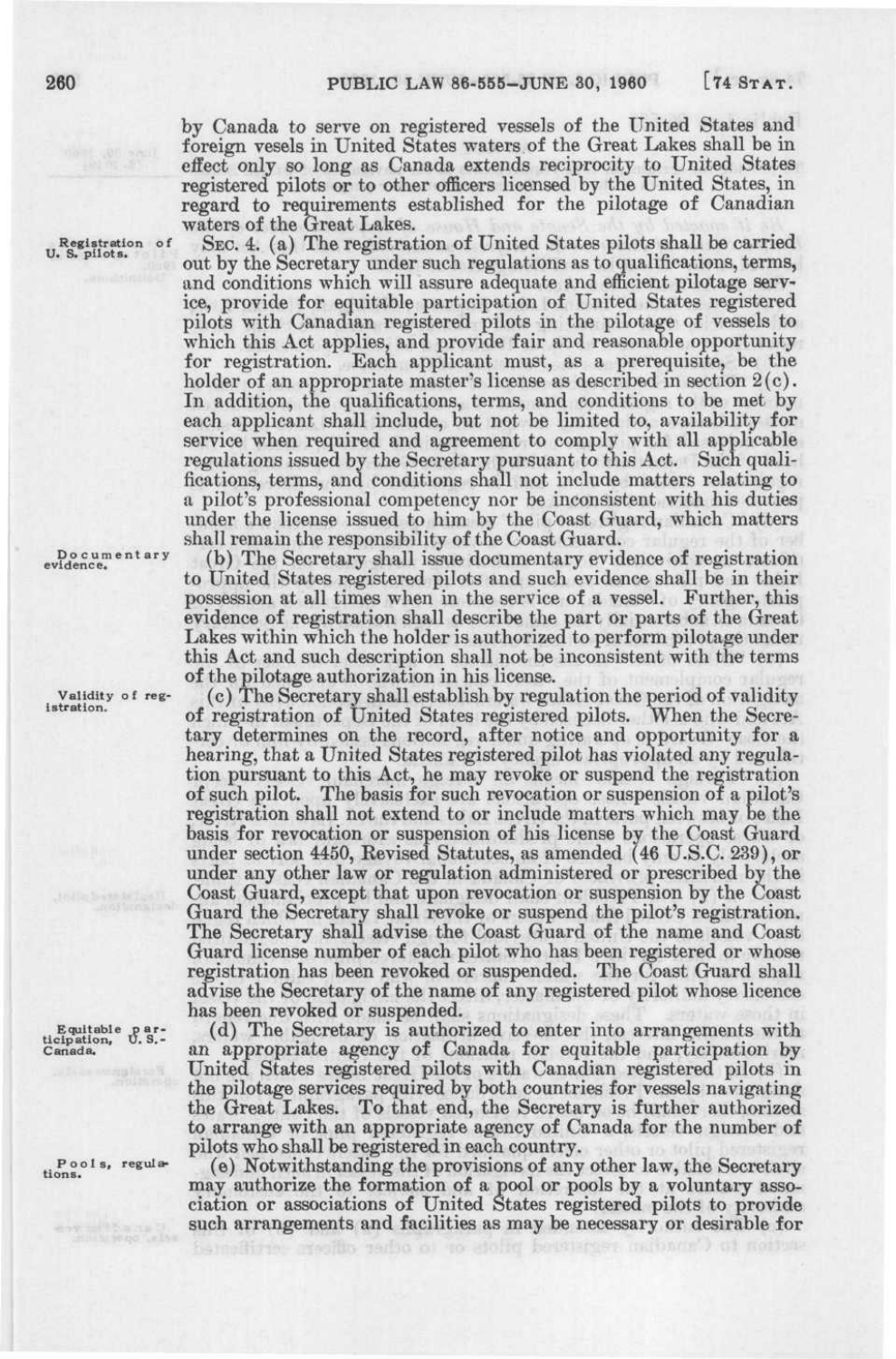the efficient dispatching of vessels and rendering of pilotage services required under the provisions of this Act. The Secretary may—

(i) establish such rules and regulations for the operation of a pool or pools as he may deem necessary;

(ii) require that pooling be coordmated on a reciprocal basis with similar arrangements established by the appropriate agency of Canada;

(iii) limit the number of pools;

(iv) audit and inspect the administration and operation of a pool or pools;

(v) prescribe uniform systems of accounts for a pool or pools. SEC. 5. (a) The Secretary is authorized and directed to establish Services, rates, by regulations the rates, charges, and any other conditions or terms for services performed by registered pilots to meet the provisions of this Act.

(b) The Secretary is authorized to arrange with the appropriate agency of Canada for the establishment of joint or identical rates, charges, and any other conditions or terms for services by registered pilots in the waters of the Great Lakes.

(c) The rates, charges, and any other conditions or terms for pilotage services by registered pilots established by the Secretary in accordance with subdivisions (a) and (b) of this section shall be fair and equitable, giving due consideration to the public interest and the reasonable cost and expense of providing and maintaining such facilities and arrangements as are required for the efficient performance of pilotage services in accordance with the provisions of this Act.

SEC. 6. Any written arrangements between the Secretary and the appropriate agency of Canada under the provisions of this Act shall be subject to the concurrence of the Secretary of State.

SEC. 7. (a) Any owner, master, or person in charge of a vessel subject to this Act who permits the navigation of the vessel by a person not a registered pilot in the waters designated by the President pursuant to section 3(a) of this Act or who permits the navigation of the vessel without having on board a registered pilot or other officer in the waters described in section  $3(b)$  of this Act shall be liable to the United States in a civil penalty not exceeding \$500 for each violation, for which sum the vessel shall be liable and may be seized and proceeded against by way of libel in any district court of the United States having jurisdiction thereof. Each day the vessel shall be so navigated shall constitute a separate violation. This subsection shall be enforced by the head of the Department in which the Coast Guard is operating.

(b) Any person, not a registered pilot, who directs the navigation of a vessel subject to this Act in the waters designated by the President pursuant to section 3(a) of this Act, shall be subject to a civil penalty in an amount not exceeding \$500 for each violation. Each day such person so directs the navigation of such vessel shall constitute a separate violation. This subsection shall be enforced by the head of the Department in which the Coast Guard is operating.

(c) A person who violates any regulation issued pursuant to sections 4 and 5 of this Act shall be liable to the United States in a civil penalty not exceeding \$500 for each violation. The provisions of this subsection shall be enforced by the Secretary, who may, upon application therefor, remit or mitigate the penalty provided for herein, upon such terms as he, in his discretion, shall think proper.

SEC. 8. Notwithstanding any other provision of this Act, a vessel may be navigated in the United States waters of the Great Lakes pilots. without a United States or Canadian registered pilot when— Operation with-out registere d

Violations, pen-alties.